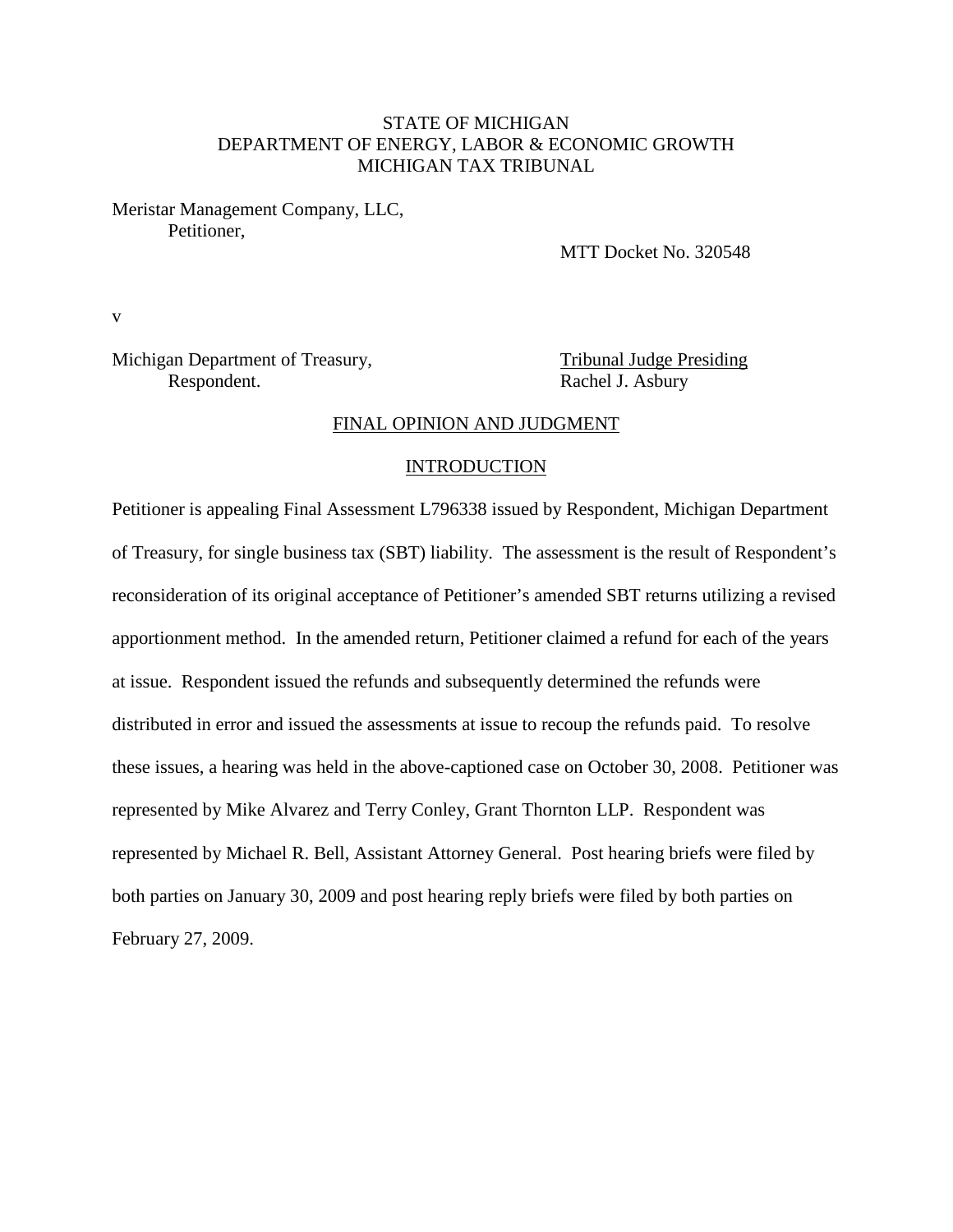MTT Docket No. 320548 Final Opinion and Judgment Page 2 of 20

The Tribunal, having considered the case file, filings, testimony, and evidence presented, determines that Petitioner has failed to meet its burden to prove that Respondent issued Final Assessment No. L796338 in error. Respondent's Assessment No. L796338 is affirmed.

#### BACKGROUND

Petitioner is a limited liability company that is predominantly owned by MeriStar Hotels and Resorts, Inc., formerly a public C-corporation. Petitioner, "which was the principle employer entity in the family would contract directly with owners to do management, provide management services, or would contract internally to the family depending on what the nature of the business transaction was."<sup>[1](#page-1-0)</sup> The tax liability at issue originates from income earned from management contracts Petitioner entered with Michigan-based hotels. Specifically, Petitioner revised its 1998, 1999, 2000, and 2001 tax year SBT returns after it determined that the income earned pursuant to hotel management contracts in which Petitioner managed individual hotels within and outside Michigan was not attributable to Michigan because the business activity involved with the Michigan hotels was less than the total business activity not attributable to Michigan. For the tax years at issue, Petitioner filed amended returns after it recalculated its sales factor and excluded Michigan sales. Respondent contends that it erroneously issued the refunds, as reflected in Petitioner's amended returns, and issued Intent to Assess L796338, requiring Petitioner to repay the refunds. Petitioner requested an informal conference which was held on June 14, 2005. The Hearing Officer recommended that Assessment L796338 be assessed as originally determined. On October 24, 2005, Daniel Greenberg, Administrator of Respondent's Office of Hearings, issued a Decision and Order in which he adopted the Hearing Referee's

<span id="page-1-0"></span><sup>&</sup>lt;sup>1</sup> Transcript, page 18, ll  $6-12$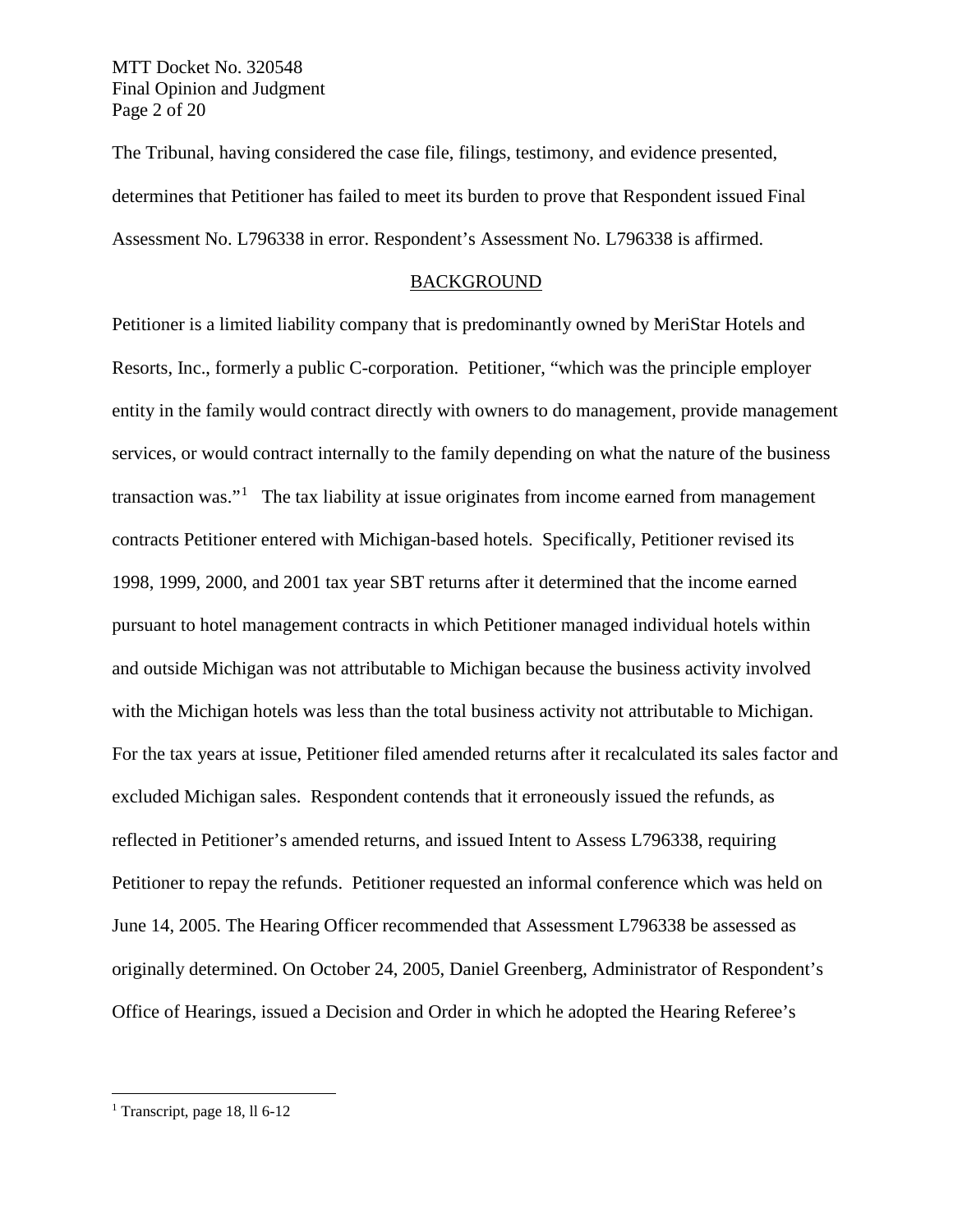MTT Docket No. 320548 Final Opinion and Judgment Page 3 of 20

recommendation and issued Final Assessment L796338, which specifies that Petitioner's

Michigan SBT tax due is as follows:

| Assessment | Tax Due      | Interest <sup>*</sup> |
|------------|--------------|-----------------------|
| 796338     | \$113,264.00 | \$40,039.76           |

\*Interest accruing and to be computed in accordance with sections 23 and 24 of 1941 PA 122.

### PETITIONER'S CONTENTIONS

Petitioner offered the following proposed exhibits:

- P-1 Lease Agreement, 08/03/1998
- P-2 First Amendment to Lease, 11/17/1997
- P-3 Hotel Management Agreement, 11/17/1997
- P-4 Assignment of Management Agreement
- P-5 Master Fee Agreement
- P-6 Amendment to Management Agreement, 01/01/2002
- P-7 Amendment to Master Fee Agreement and Management Agreements, 07/01/2004
- P-8 Amendment to Master Fee Agreement and Management Agreements, 08/01/2006

Petitioner's exhibits one through four were admitted without objection. Respondent initially

objected to the admission of the remaining exhibits on the basis that "these proposed exhibits all

were signed at least one year or more years after the audit period, [an] irrelevant time frame."<sup>[2](#page-2-0)</sup>

Respondent withdrew its objection at the close of Petitioner's case. As such, all of Petitioner's

exhibits were admitted.

Petitioner offered the testimony of Stephen Lawrence, former Senior Vice-President of Tax of

MeriStar Hotels and Resorts, Inc., Petitioner's Parent Corporation. Mr. Lawrence was a

corporate officer, tax preparer, and tax manager for Petitioner during the tax years at issue.

<span id="page-2-0"></span> $2$  Transcript, page 32, ll 6-8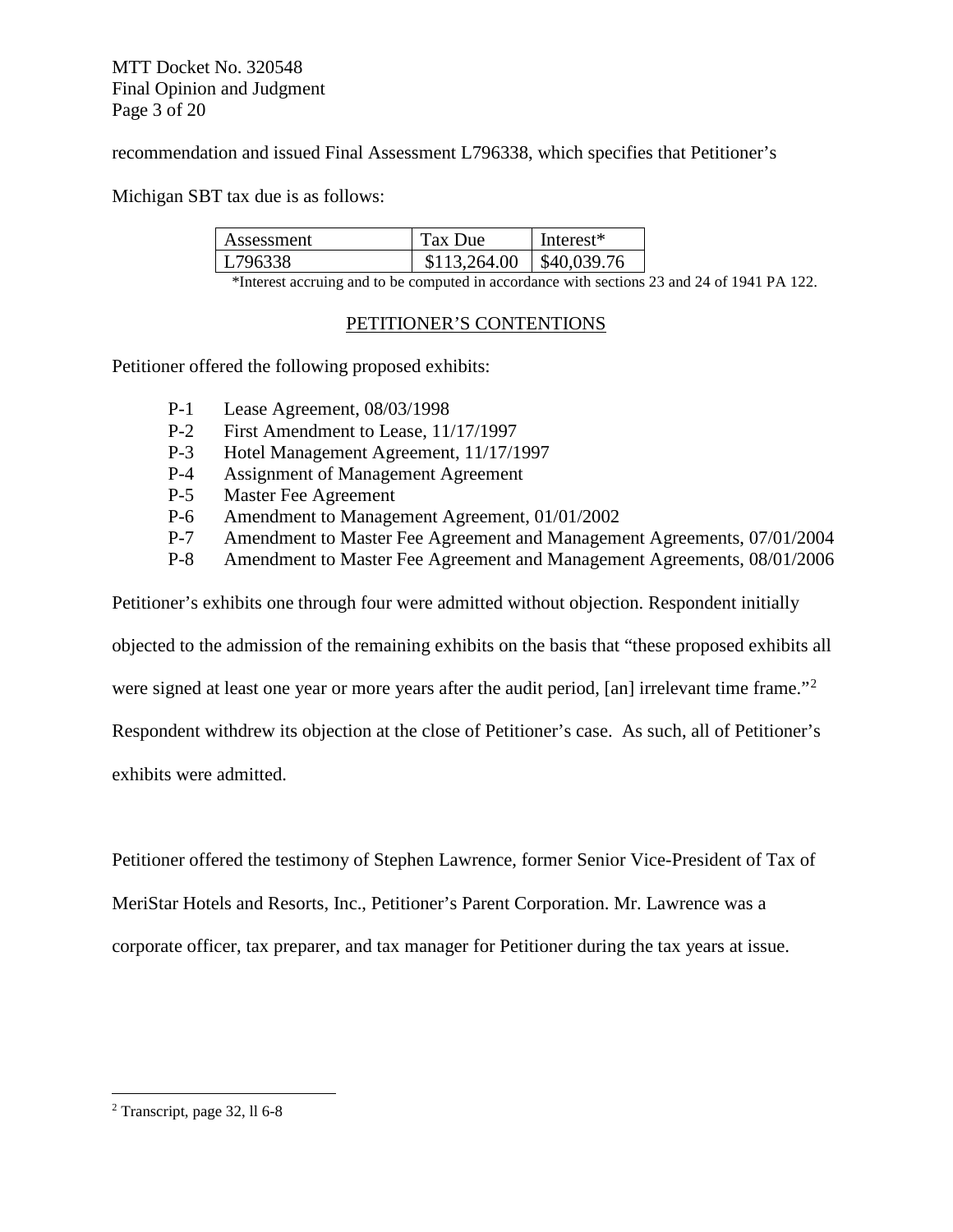MTT Docket No. 320548 Final Opinion and Judgment Page 4 of 20

Mr. Lawrence testified that "MeriStar Hotels and Resorts, Inc., was a public C-corporation. . . . There was a substantially-wholly-owned partnership underneath that and that partnership owned, again, substantially all of the ownership interest of another limited liability company called MeriStar Management Company, LLC, which was the principle employer entity in the family."<sup>[3](#page-3-0)</sup>

Mr. Lawrence further testified that:

MeriStar Management Company managed at that point in time probably 220 hotels throughout the country. Seven hotels were within the state of Michigan, three were single contracts, meaning I manage for individuals that may own a one-off hotel, the other four, two of which were owned by MeriStar Hospitality Corporation which was a public REIT. . . . Underneath it, it had a partnership and underneath that partnership there was a myriad of entities. One of which was CapStar Detroit, which is the owner of one of the properties that fit within the bucket of the four that were part of contracts that were aggregate in nature.<sup>[4](#page-3-1)</sup>

Mr. Lawrence testified that the lease agreement between owner CapStar Detroit Airport

Company, LLC and lessee dated  $08/03/1998$ , governs the types of services provided. Mr.

Lawrence testified that the services provided under the agreement were ". . . services that would

occur in the normal course of the operation of the hotel at the property itself, as well as

accounting support and managerial support for both the vision and direction of the property."[6](#page-3-3)

The lease agreement involved approximately 110 hotels.<sup>[7](#page-3-4)</sup> Mr. Lawrence testified that hotel

number 22, Hilton Hotel – Grand Rapids and number 99, Detroit Metro Airport Hilton Suites,

were two of the hotels located in Michigan and were covered under the lease agreement. Of the

110 hotels, only two were located in Michigan.

<span id="page-3-0"></span> $3$  Transcript, page 17-18, lines 24-25, 1-7

<span id="page-3-1"></span> $4$  Transcript, page 21, ll 9-22.

<span id="page-3-2"></span><sup>5</sup> Petitioner's exhibit 1

<span id="page-3-4"></span><span id="page-3-3"></span><sup>&</sup>lt;sup>6</sup> Transcript, 26, ll 2-5.<br><sup>7</sup> Petitioner's exhibit 1, exhibit A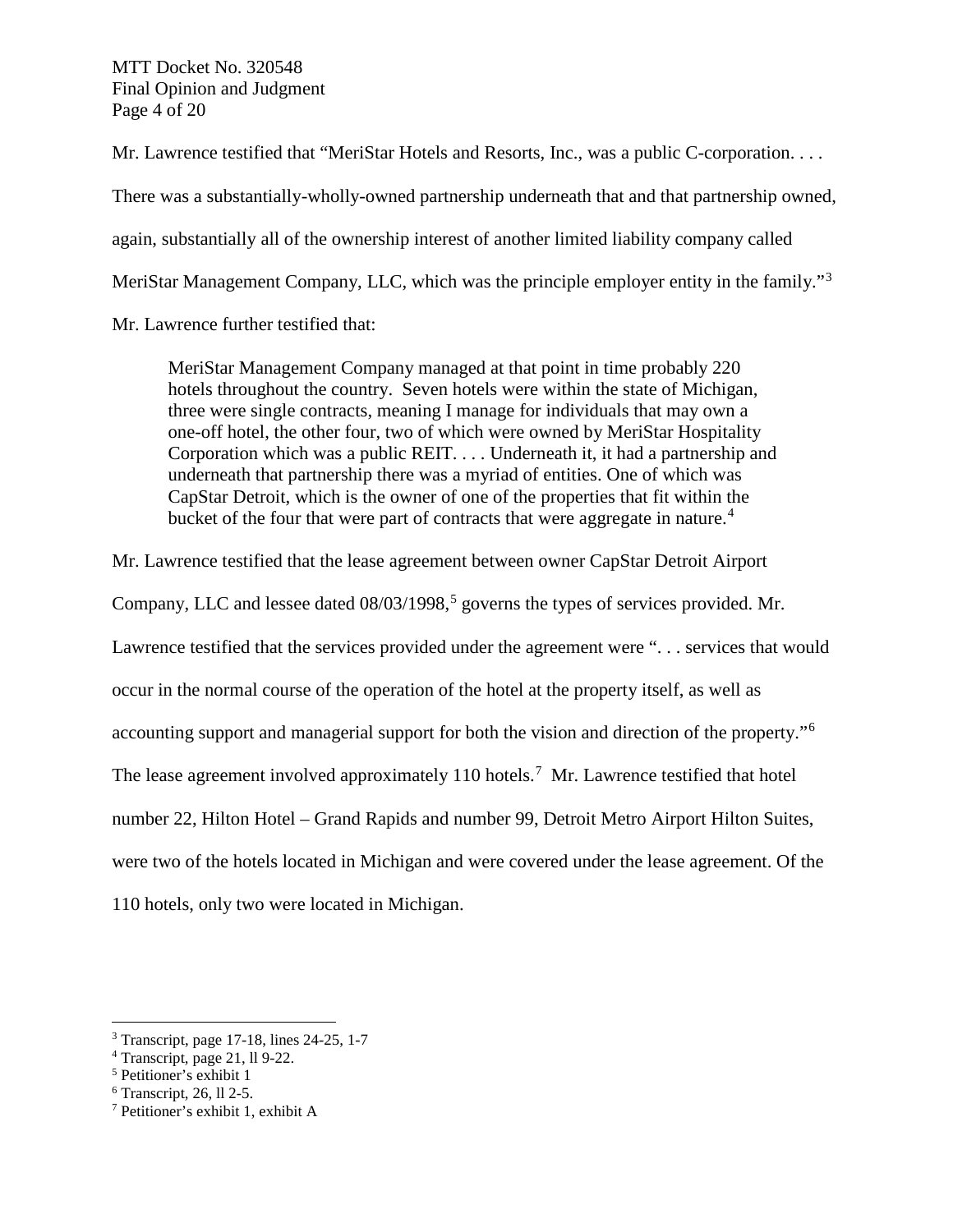MTT Docket No. 320548 Final Opinion and Judgment Page 5 of 20

Mr. Lawrence testified as to the amendment to the lease agreement between Winn Limited Partnership as lessor and CapStar Winston Company as lessee dated November 17, 1997, $8$  the Hotel Management Agreement between CapStar Winston Company as lessee and CapStar Management Company, L.P. dated November 17, 1[9](#page-4-1)97,<sup>9</sup> and the Assignment of Management Agreement "among CapStar Management Company, L.P. . . . 'Assignor' . . . MeriStar Management Company LLC . . . 'Assignee' . . . and CapStar Winston Company, LLC 'Owner. $\cdot$ <sup>[10](#page-4-2)</sup> Mr. Lawrence testified that the Hotel Management Agreement<sup>[11](#page-4-3)</sup> provides for "the provision of hotel management services . . . substantially similar to those services that are governed by the contract in P1 depending on the type of hotel, meaning a full service, limited service, et cetera."<sup>[12](#page-4-4)</sup>

Mr. Lawrence testified that:

Winston Hospitality was also a real estate investment trust, and as such, in order to maintain its status as a real estate investment trust, Winston Hospitality had to enter into a lease agreement. As was the practice at that time, there was a private lessee involved in the structure and a third party manager then managing for that private lessee. These documents were what was used to effect that by MeriStar Hotels and Resorts, Inc. with the acquisition of the lessee and the lease is in effect, and then the management of the hotels that Winston Hospitality at that point in time owned. $13$ 

Mr. Lawrence further testified that the Hotel Management Agreement between CapStar Winston Company and CapStar Management Company, L.P.<sup>[14](#page-4-6)</sup> involves multiple hotels, also

lists the two Michigan hotels, Courtyard by Marriott and Fairfield Inn, both of which are

<span id="page-4-0"></span> <sup>8</sup> Petitioner's exhibit 2

<span id="page-4-1"></span><sup>9</sup> Petitioner's exhibit 3

<span id="page-4-2"></span> $10$  Petitioner's exhibit 4

<span id="page-4-3"></span><sup>&</sup>lt;sup>11</sup> Petitioner's exhibit 3

<span id="page-4-4"></span> $12$  Transcript, page 36, 114-10

<span id="page-4-5"></span><sup>13</sup> Transcript, page 33, ll 12-23.

<span id="page-4-6"></span><sup>14</sup> Petitioner's exhibit 3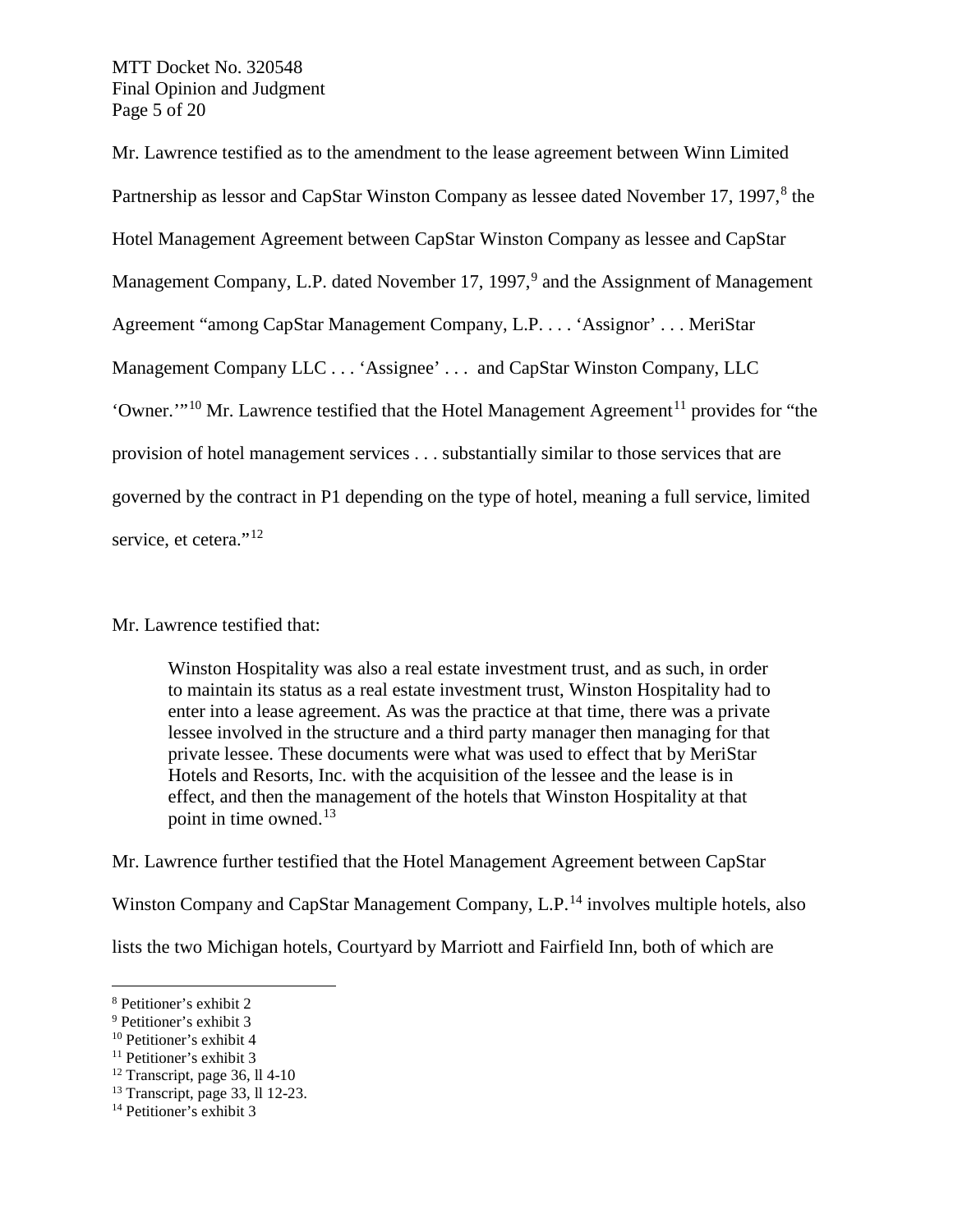MTT Docket No. 320548 Final Opinion and Judgment Page 6 of 20

located in Ann Arbor, Michigan. Mr. Lawrence testified Petitioner and its subsidiaries had

organized and structured business the way they had under the contract:

[i]n order to be attractive to a broad base of hotel owners, specifically hospitality REITs, . . . which could not manage hotels for themselves unlike other real estate investment firms. So MeriStar Management Company [decided] they would accept the risk transfer associated with a lease agreement in conjunction with management to be an attractive manager to as broad a base of hotel owners as possible.

Mr. Lawrence testified that the contracts involved were negotiated as a whole in that all hotels included in the attachments were part of the negotiation even though a single lease agreement was drafted for each hotel. Mr. Lawrence further testified that "[i]f they had been negotiated singularly, the differences would be principally in terms of pricing and what the owners obtained."[15](#page-5-0) Further, concessions were made to the Lessor because there were many hotels included within one transaction. Mr. Lawrence testified that the transaction was a single transaction and ". . . was reported in SCC (sic) filings as a segregated group because of the relationship."[16](#page-5-1) Mr. Lawrence stated that:

[i]n the case of the contracts with MeriStar Hospitality, in working with the executive group of MeriStar Hotels and Resorts, Inc., for MeriStar Management Company, there were concessions made to MeriStar Hospitality Corporation because it brought to the table 110 contracts in a transaction. . . . because, while there was large acceptance of risk through the lease transaction, that was necessitated in order to obtain 110 contracts.<sup>[17](#page-5-2)</sup>

Mr. Lawrence testified that he had no knowledge of the provision of services being governed under a statement of work. Mr. Lawrence testified that "... the direction provided in the contract is, generally, fairly broad in terms of directed that the hotel be operated in a manner consistent with either a full service or limited service hotel. . . . that MeriStar, the operator or petitioner in

<span id="page-5-0"></span> <sup>15</sup> Transcript, page 37, ll 15-17

<span id="page-5-1"></span> $16$  Transcript, page 40, ll 5-6

<span id="page-5-2"></span><sup>&</sup>lt;sup>17</sup> Transcript page 37, 1 18-page 38, 1 3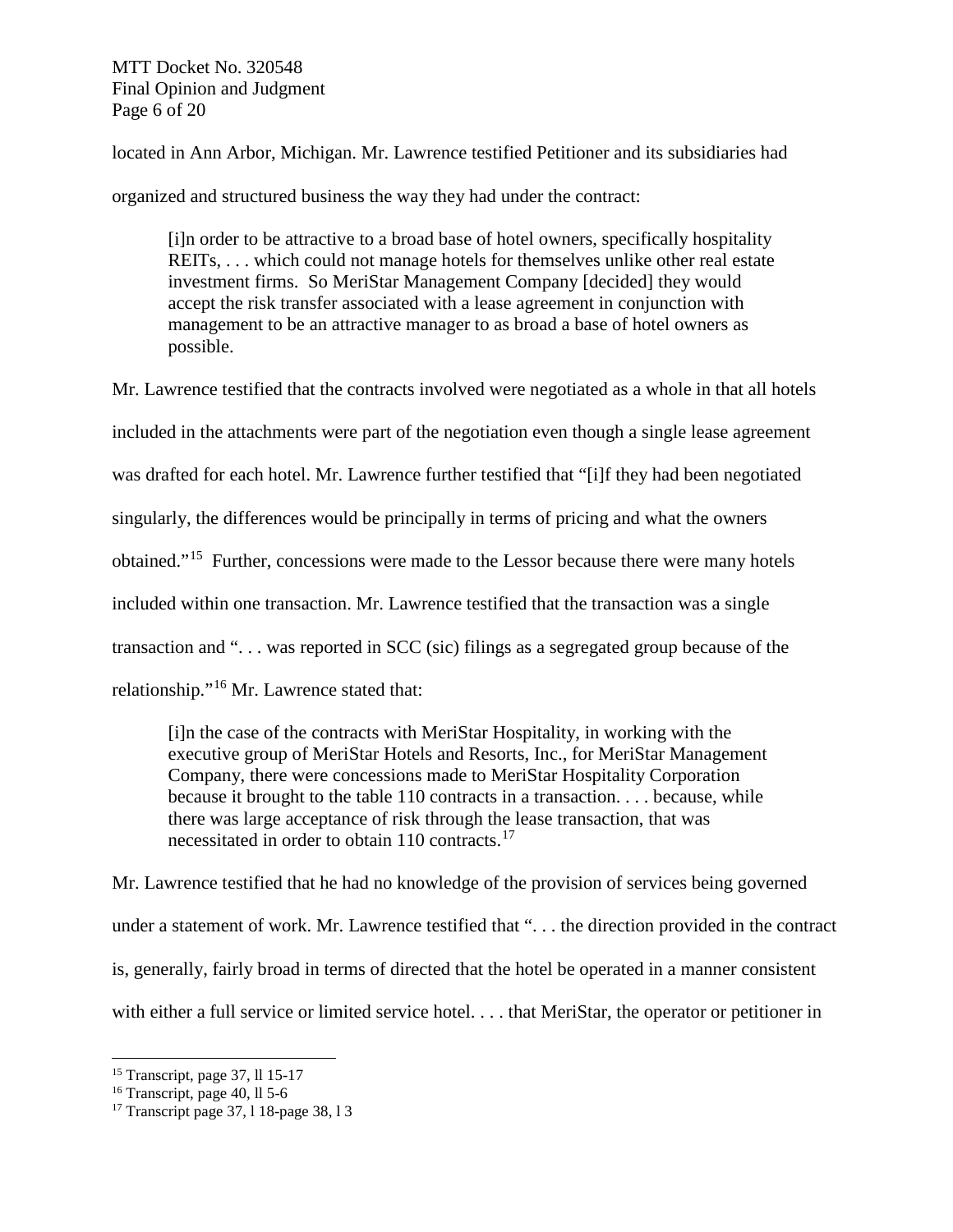MTT Docket No. 320548 Final Opinion and Judgment Page 7 of 20

this case, would have discretion, broad discretion, to do and run and manage the hotel."[18](#page-6-0) There was "very little in terms of restriction on how we could operate the hotel as long as it was consistent with being a hotel."[19](#page-6-1)

Mr. Lawrence testified that "[a]s a business activity, the overarching 110 hotels was a sale for us. . . . consummated as part of a transaction between two public companies. It was a single transaction."<sup>[20](#page-6-2)</sup>

On cross examination, Respondent questioned Mr. Lawrence as to his knowledge of whether the

First Amendment to Lease<sup>[21](#page-6-3)</sup> was full and complete. Mr. Lawrence responded that it was.

Respondent then pointed out that the exhibit references an Exhibit E and Exhibit F which were

not attached. Respondent questioned Mr. Lawrence relative to the Hotel Management

Agreement.<sup>[22](#page-6-4)</sup> Respondent asked Mr. Lawrence specifically to explain how paying basic rent

would have worked. Mr. Lawrence replied that:

Each contract . . . because they are different hotels, would have a separate exhibit for determining base rent as well as participation rent that would be defined by tiers both for rooms and generally food and beverage. The aggregate that we looked for when we negotiated and when I executed was not more than two and a half percent net leakage for the portfolio for 110 hotels.<sup>[23](#page-6-5)</sup>

Mr. Lawrence testified that the agreements were subject to "very vigorous negotiations"<sup>[24](#page-6-6)</sup> in

which he did not participate. He testified that he "was directed to execute [the agreements]

<span id="page-6-0"></span> <sup>18</sup> Transcript, page 38, lines 14-23

<span id="page-6-1"></span><sup>19</sup> Transcript, page 39, ll 14-16

<span id="page-6-2"></span> $20$  Transcript, page 39, ll 20-23

<span id="page-6-3"></span><sup>21</sup> Petitioner's exhibit 2

<span id="page-6-4"></span><sup>22</sup> Petitioner's exhibit 3

<span id="page-6-5"></span><sup>23</sup> Transcript, page 47, ll 9-17

<span id="page-6-6"></span> $24$  Transcript, page 44, 119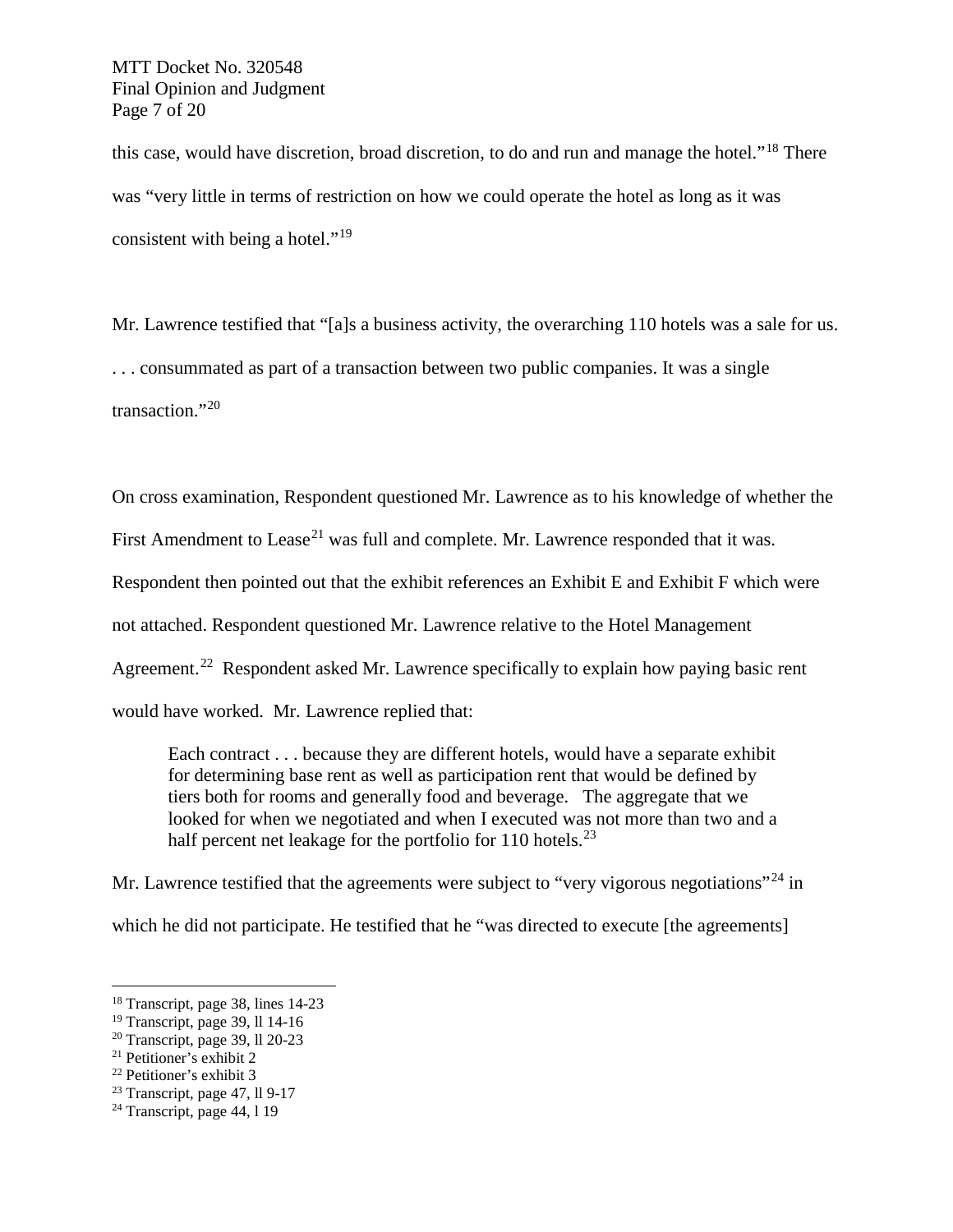MTT Docket No. 320548 Final Opinion and Judgment Page 8 of 20

consistent with those negotiations."[25](#page-7-0)Mr. Lawrence further testified that the lease agreements involving multiple hotels are considered ". . . portfolio transactions because they are a number of assets that are part of effectively a single transaction. They are done on the same day. They are part of an overarching negotiation that we enter into."[26](#page-7-1) 

### RESPONDENT'S CONTENTIONS

Respondent offered the following proposed exhibits:

- R-1 Single Business Tax Audit
- R-2 Single Business Tax Returns 1999-2000 years
- R-3 Final Assessment L796338
- R-4 Internal Policy Directive 2006-2008

All of Respondent's exhibits were admitted without objection. Respondent asserts that ". . . the Department stands behind its audit and it was not incorrectly done with regard to how these particular hotels were treated, and we're asking that this Tribunal ultimately affirm the final assessment that was issued."[27](#page-7-2)

At the close of Petitioner's case in chief, the parties agreed to the facts in this matter as reflected

in the transcript. That being the situation, the parties asked to file post-hearing briefs in lieu of

continuing with the hearing. Respondent's representative stated at the hearing:

[the parties] see that we could file post trial briefs, the transcript of the testimony this morning and the exhibits that were entered, and we now just had a discussion of the law as it applies to the contracts and the testimony that was given this morning, because essentially the department today at this hearing was going to present its interpretation of the law and how it applied to these agreements and the testimony.

Respondent decided not to offer the testimony of any witnesses.

<span id="page-7-0"></span> $25$  Transcript, page 44, ll 24-25

<span id="page-7-1"></span><sup>26</sup> Transcript, page 62, ll 18-22.

<span id="page-7-2"></span> $27$  Transcript, page 7-8, lines 25, 1-4.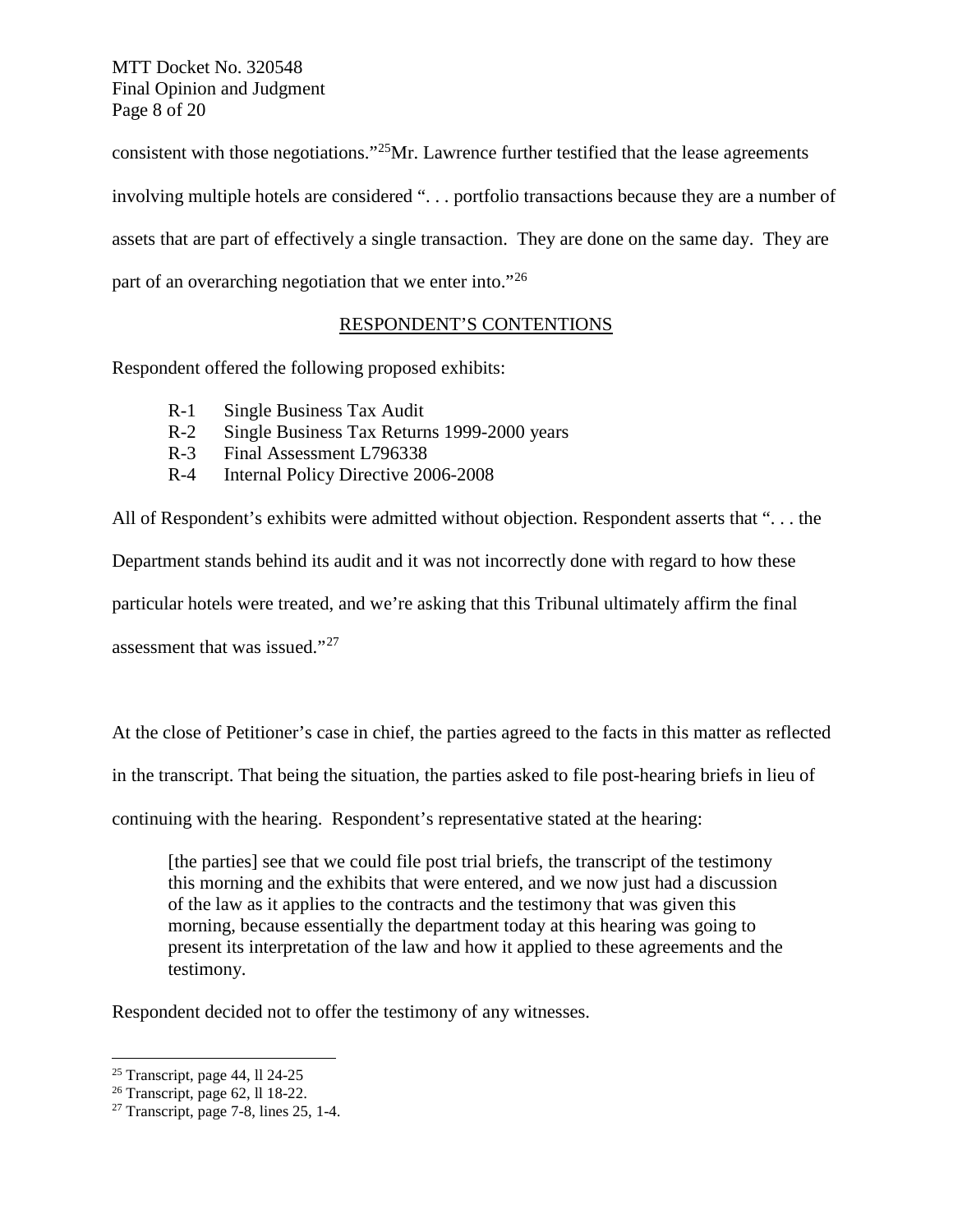#### PETITIONER'S POST HEARING BRIEFS

In its post-hearing brief, Petitioner contends that where sales are considered to have been performed for purposes of the sales factor portion of the apportionment factor<sup>[28](#page-8-0)</sup> for a taxpayer with business activity both within Michigan and outside this state, is determined in section 53 of the single business tax act, repealed, as:

Sales, other than sales of tangible personal property, are in this state if: (a) The business activity is performed in this state. (b) The business activity is performed both in and outside this state and, based on costs of performance, a greater proportion of the business activity is performed in this state than is performed outside this state.

Petitioner asserts that Respondent has, by issuance of Internal Policy Directive 2006-8, determined that cost of performance, as used in section 53(b), "means *direct costs* that are determined in a manner consistent with the taxpayer's method of accounting for federal income tax purposes."[29](#page-8-1) (Emphasis in original) Petitioner contends that, "because Petitioner's business activity is the provision of hotel management services, the Department would view Petitioner's direct costs as the wages it pays to those providing services, whether . . . direct employees or third-party contractors."[30](#page-8-2) Further, "because the majority of the direct costs for Petitioner's services under the two transactions occurred outside of Michigan, gross receipts attributable to these two sales will not be includable in the sales factor numerator for Michigan,"<sup>[31](#page-8-3)</sup> which leads to a zero sales factor numerator for each transaction. Petitioner states "[m]oreover, because the overwhelming majority of costs were for the provision of services outside of Michigan, such sales will not be considered Michigan sales."<sup>[32](#page-8-4)</sup>

<span id="page-8-0"></span> <sup>28</sup> Section 45 of the single business tax act, repealed

<span id="page-8-1"></span> $29$  Petitioner's post hearing brief, page 8

<span id="page-8-2"></span><sup>30</sup> Petitioner's post hearing brief, page 8

<span id="page-8-3"></span><sup>31</sup> Petitioner's post hearing brief, page 9

<span id="page-8-4"></span><sup>32</sup> Petitioner's post hearing brief, page 9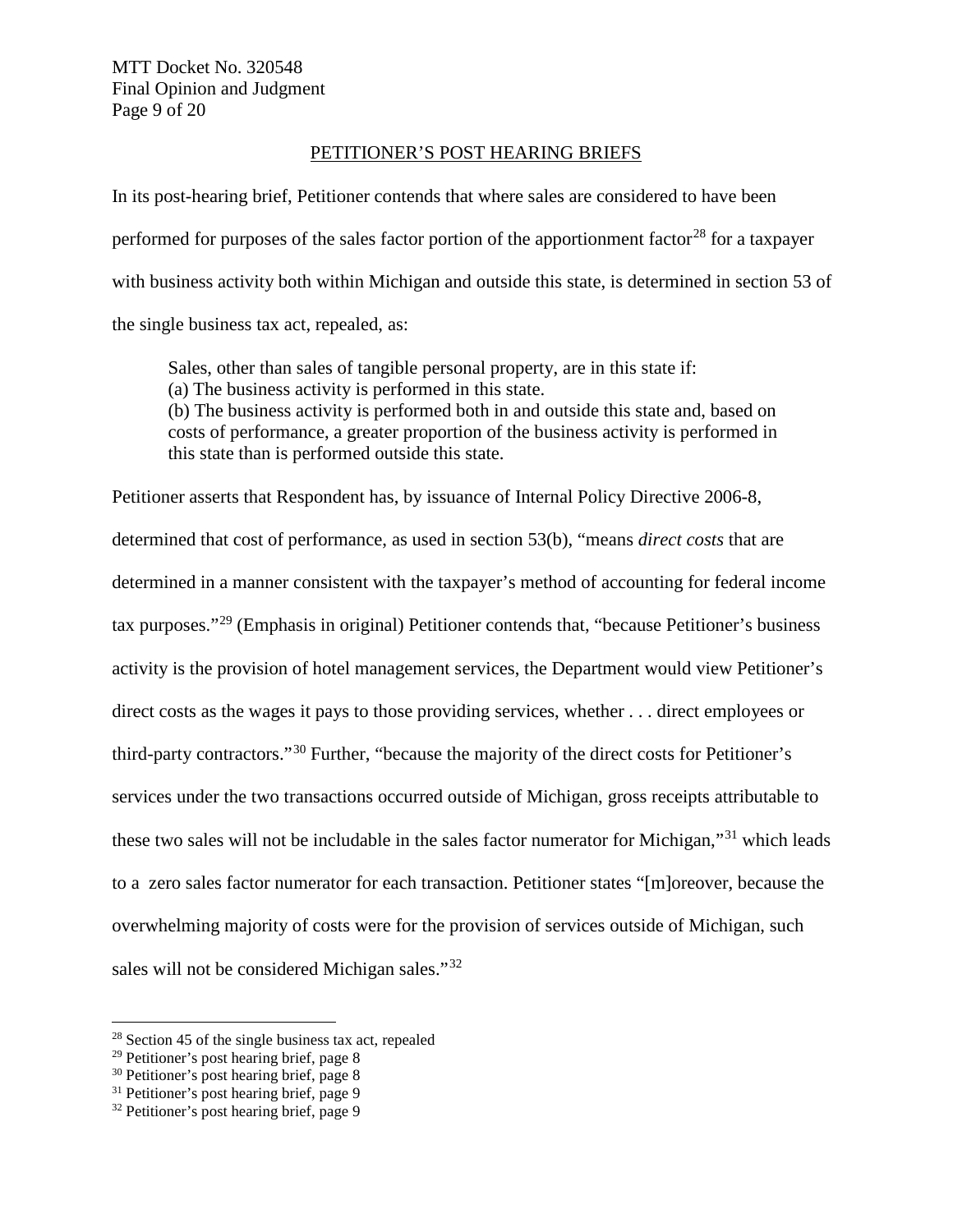MTT Docket No. 320548 Final Opinion and Judgment Page 10 of 20

Petitioner asserts that it "... entered into [a] single transaction in which it negotiated the services provided to all 110 hotels.<sup>[33](#page-9-0)</sup> As such, this transaction constituted a single 'sale' of management services for single business tax purposes."<sup>[34](#page-9-1)</sup> Petitioner further asserts that it disagrees with how the Department of Treasury defines "Cost of Performance" in its Internal Policy Directive 2006- 8.

### RESPONDENT'S POST HEARING BRIEFS

In its post hearing brief, Respondent asserts that the Department takes an approach to the

question of whether the receipts in this matter are Michigan sales. The Department first reviews:

each contract . . . for whether it is a individual integrated transaction or whether based on the contractual language there are several discrete transactions occurring. Second, if the contract is exclusively for business activity occurring in Michigan then section  $53(a)$  applies rather than  $53(b)$ . Third, if the contract is for business activity that occurs within and without Michigan then the cost of performance analysis is applied. MCL 208.53(b). Fourth, the cost of performance analysis requires looking at the cost of performing that business activity by the taxpayer which gave rise to the revenue constituting consideration from sales.<sup>[35](#page-9-2)</sup>

Based on this analysis, the Department determined that Petitioner entered into individual contracts for individual hotels and that business activity occurred exclusively in Michigan and was therefore a Michigan sale. "[T]he greater of the costs of performing that service at those Michigan hotels occurred within Michigan."<sup>[36](#page-9-3)</sup> Respondent asserts that the fact that "there were individual contracts for every hotel"[37](#page-9-4) is supported by the testimony of Mr. Lawrence and the actual lease.

<span id="page-9-0"></span> <sup>33</sup> Petitioner's exhibit 1

<span id="page-9-1"></span><sup>34</sup> Petitioner's post-hearing brief, page 6.

<span id="page-9-2"></span><sup>&</sup>lt;sup>35</sup> Respondent's post hearing brief, page 2

<span id="page-9-3"></span><sup>36</sup> Respondent's post hearing brief, page 3

<span id="page-9-4"></span><sup>&</sup>lt;sup>37</sup> Respondent's post hearing brief, page 7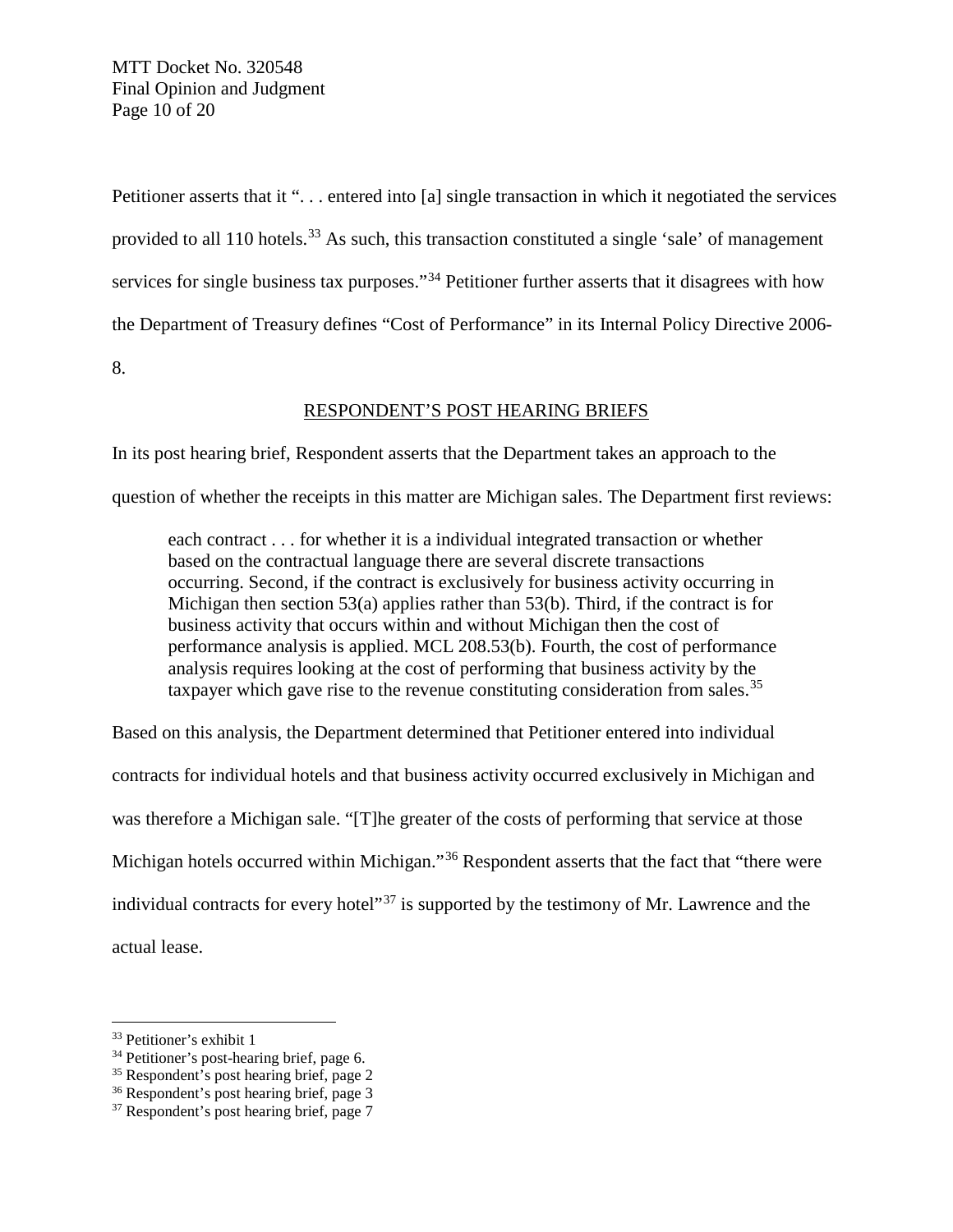MTT Docket No. 320548 Final Opinion and Judgment Page 11 of 20

Respondent contends that its ". . . internal guidance intended for its personnel concludes that '[s]ales are attributed to this state if, *with respect to a particular sale*, the greater proportion of the business activity is performed in this State than is performed outside this state based on costs of performance."[38](#page-10-0) (emphasis in original). Respondent contends that the cost of performance analysis is applied to each individual sale. Further, a single contract may not necessarily constitute a single sale; therefore, Respondent ". . . looks behind the contract to identify the sale or sales for apportionment purposes."[39](#page-10-1) Respondent states that it utilizes a facts and circumstances test to determine where the sales should be sourced. As such, Respondent contends that Petitioner's three contracts involving only Michigan hotels are:

discrete sales transactions from which it received consideration from each hotel based on the revenues it generates by operating each hotel located in Michigan, therefore, those 'sales' for that business activity being performed in this state must be included in both the numerator and denominator of the sales factor under MCL 208.51 and 208.53(a).<sup>[40](#page-10-2)</sup>

Respondent contends that the other four hotels located in Michigan and operated by Meristar are also Michigan sales. Respondent argues that ". . . each hotel had its own account into and from which each hotel's revenues were either deposited or withdrawn for that specific hotel's needs, whether it was for renovations, employee wages, base rent, or for MeriStar's management fee."<sup>41</sup> Respondent argues that "[i]n this context each hotel stood alone as to operations, revenues, and costs of operations. Clearly, MeriStar's hotel management services to each of those 4 hotels and the costs associated with operating each hotel are discrete as to each." $42$  Respondent concludes

<span id="page-10-0"></span> <sup>38</sup> Respondent's post-hearing brief, page 15 (citing Internal Policy Directive (IPD) 2006-8).

<span id="page-10-1"></span><sup>39</sup> Respondent's post-hearing brief, page 15.

<span id="page-10-2"></span><sup>40</sup> Respondent's post-hearing brief, page 17.

<span id="page-10-4"></span><span id="page-10-3"></span><sup>41</sup> Respondent's post-hearing brief, page 18. 42 *Id.*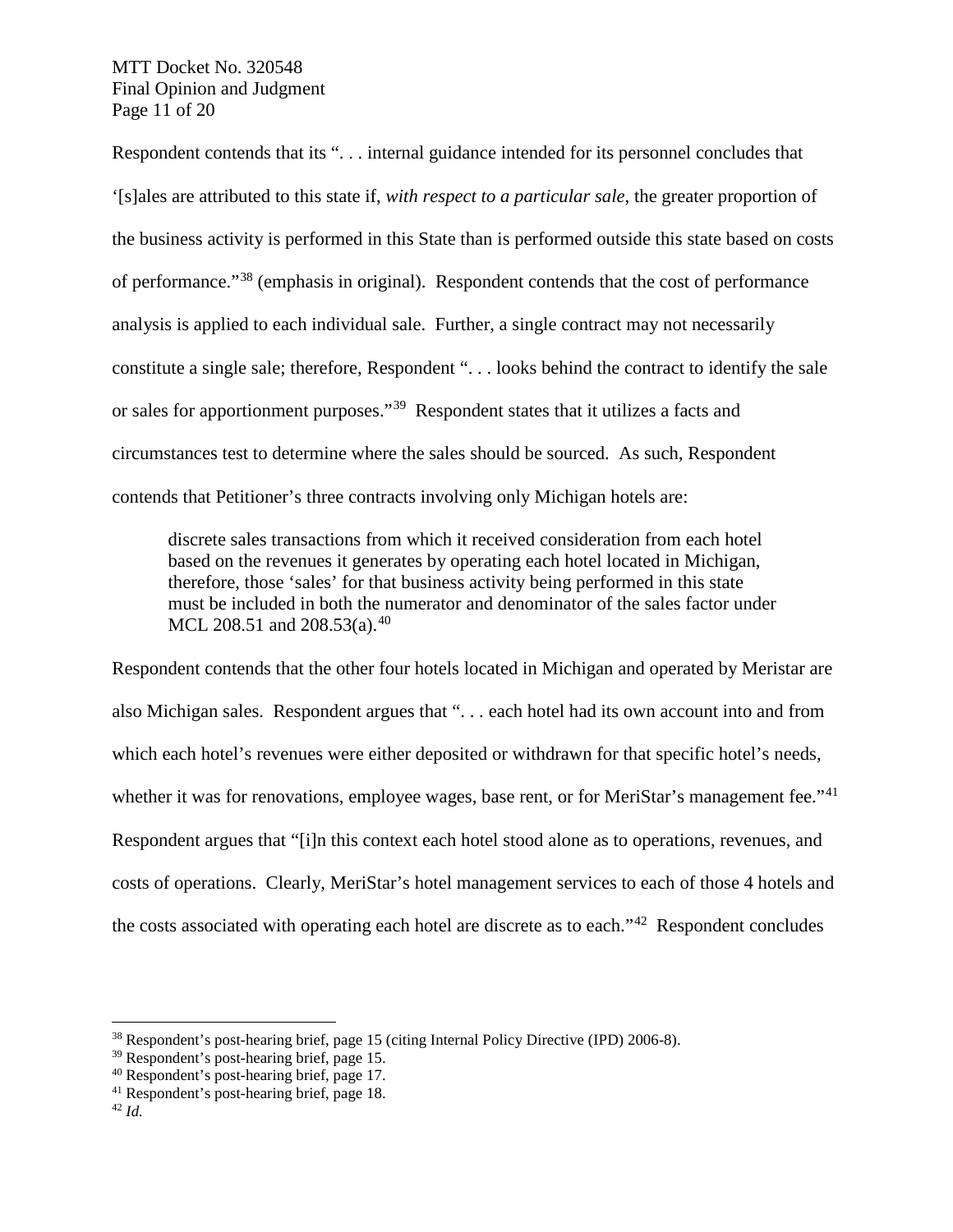MTT Docket No. 320548 Final Opinion and Judgment Page 12 of 20

that "[u]nder §53(b), the greater the cost of performance to operate each hotel occurred in Michigan and are therefore Michigan sales includable in the numerator of the sales factor."<sup>[43](#page-11-0)</sup>

#### FINDINGS OF FACT

Petitioner is a wholly owned subsidiary of MeriStar Hotels and Resorts, Inc. that manages various hotels and resorts throughout the United States, Canada, and the Caribbean. Petitioner provides hotel management services to MeriStar Hotels and Resorts, Inc. for hotels within and outside the state of Michigan. For the single business tax period of July 1, 1998 through December 31, 2000, Petitioner filed tax returns that included income attributable to Michigan that was earned from the management contracts in the course of its business.

Petitioner subsequently filed amended tax returns to change its previously applied apportionment method. Specifically, Petitioner excluded the receipts from the management contracts based on its determination that there was a greater proportion of business activity that was not attributable to Michigan as opposed to business activity that occurred in Michigan.

<span id="page-11-0"></span>At the conclusion of the informal conference, Respondent's referee concluded that the assessment was proper. The Referee stated that the record lacked information pertaining to the terms of the contract and that ". . . if MeriStar's agreement with the hotels in Ann Arbor, Detroit and Grand Rapids is treated as an individual contract rather than part of a master contract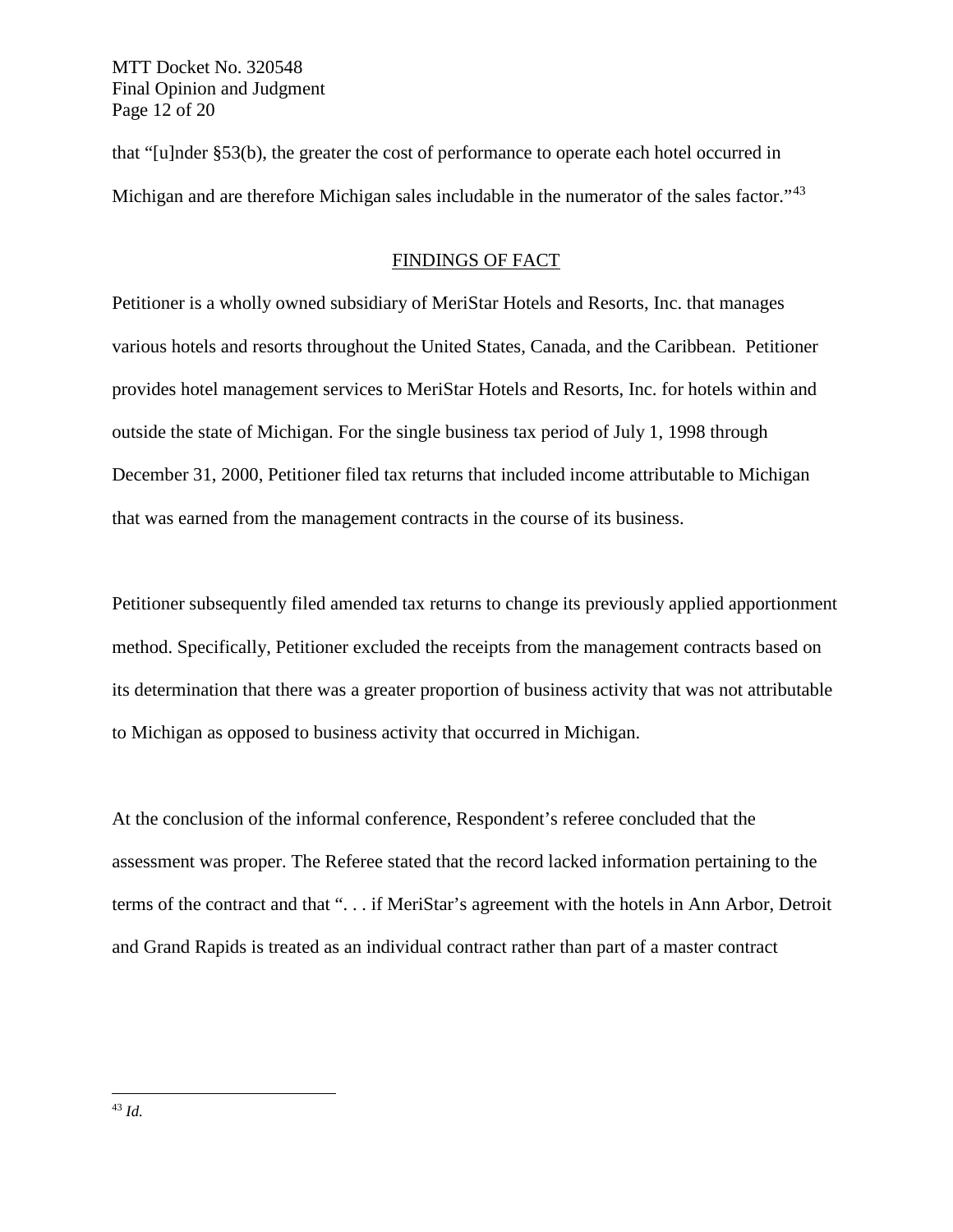governing hotels inside and outside of Michigan, it would appear that MeriStar's business activity related to those hotels should be considered to be 'performed in this state.'"[44](#page-12-0)

In regard to the contracts at issue, Petitioner provided services to 110 hotels owned by MeriStar Hospitality Corporation, two of which were located in Michigan.[45](#page-12-1) Petitioner also managed thirty-two hotels owned by CapStar Winston Company, LLC, two of which were located in Michigan.<sup>[46](#page-12-2)</sup>

Only the apportionment of income earned from the hotels located in Ann Arbor, Detroit, and Grand Rapids are the subject of the contracts offered as Petitioner's Exhibits 1 and 3 are at issue in this appeal. Mr. Lawrence testified, and the Tribunal does not disagree, that the large transactions involved in the contracts at issue were beneficial to Petitioner ". . . in terms of pricing, in terms of the waiver of an accounting fee, [and] there were concessions made in order to be attractive because, while there was a large acceptance of risk through the lease transaction, that was necessitated in order to obtain 110 contracts, which was very attractive."<sup>47</sup> Further, it is undisputed that there would be identical, individual contracts for every hotel listed under the exhibit attached to the contract.<sup>[48](#page-12-4)</sup>

Petitioner hired the employees for the hotels and paid the employees' wages. Petitioner was reimbursed by the owner or the lessee of the individual hotel for those payments. Petitioner, as

<span id="page-12-0"></span> <sup>44</sup> Informal Conference Recommendation, issued by Department of Treasury.

<span id="page-12-1"></span><sup>45</sup> Petitioner's Exhibit P1, Exhibit A.

<span id="page-12-2"></span><sup>46</sup> Petitioner's Exhibit P3, Exhibit A.

<span id="page-12-3"></span><sup>47</sup> Transcript, page 37-28, lines 24-25, 1-4.

<span id="page-12-4"></span><sup>48</sup> Transcript, page 41.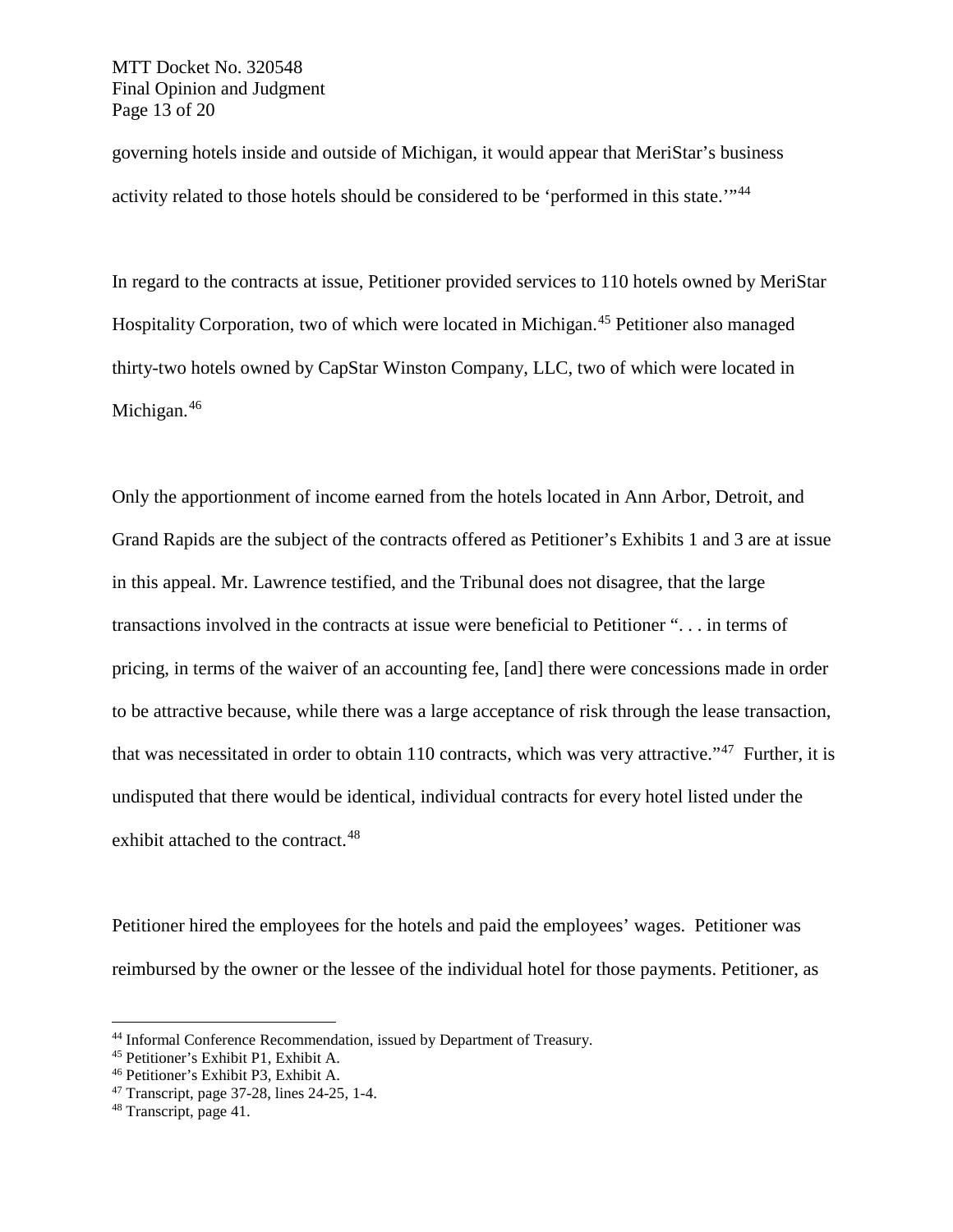MTT Docket No. 320548 Final Opinion and Judgment Page 14 of 20

the operator, would have an account for which it was an authorized agent on behalf of each owner or lessee and the owner or lessee would deposit monies into that account to be used to pay for daily operations.[49](#page-13-0) In addition, Petitioner was paid a management fee that would be part of a separate management agreement and was typically a flat percentage of gross revenues from the hotel's operations.<sup>[50](#page-13-1)</sup>

Respondent issued Internal Policy Directive 2006-8 for purposes of providing direction to departmental personnel related to the cost of performance analysis for apportionment purposes. The Directive is not authoritative or binding on taxpayers or the Tribunal. Further, the Directive was issued five years after the last tax year at issue in this matter.

#### CONCLUSIONS OF LAW

Petitioner enters into contracts with various hotels to provide its management services both within and outside of Michigan. As a multi-state entity, Petitioner is required to apportion its tax base pursuant to section 45 or 45a. Only the determination of Petitioner's sales factor is at issue in this matter. Sales, for purposes of determining the sales factor are defined in section 53 of the single business tax, repealed.<sup>[51](#page-13-2)</sup> Section 53(b) provides:

Sales, other than sales of tangible personal property, are in this state if:

\* \* \*

(b) The business activity is performed both in and outside this state and, based on costs of performance, a greater proportion of the business activity is performed in this state than is performed outside this state.

<span id="page-13-0"></span><sup>&</sup>lt;sup>49</sup> Transcript, page 46.

<span id="page-13-1"></span><sup>50</sup> Transcript, page 48.

<span id="page-13-2"></span> $51$  See page 6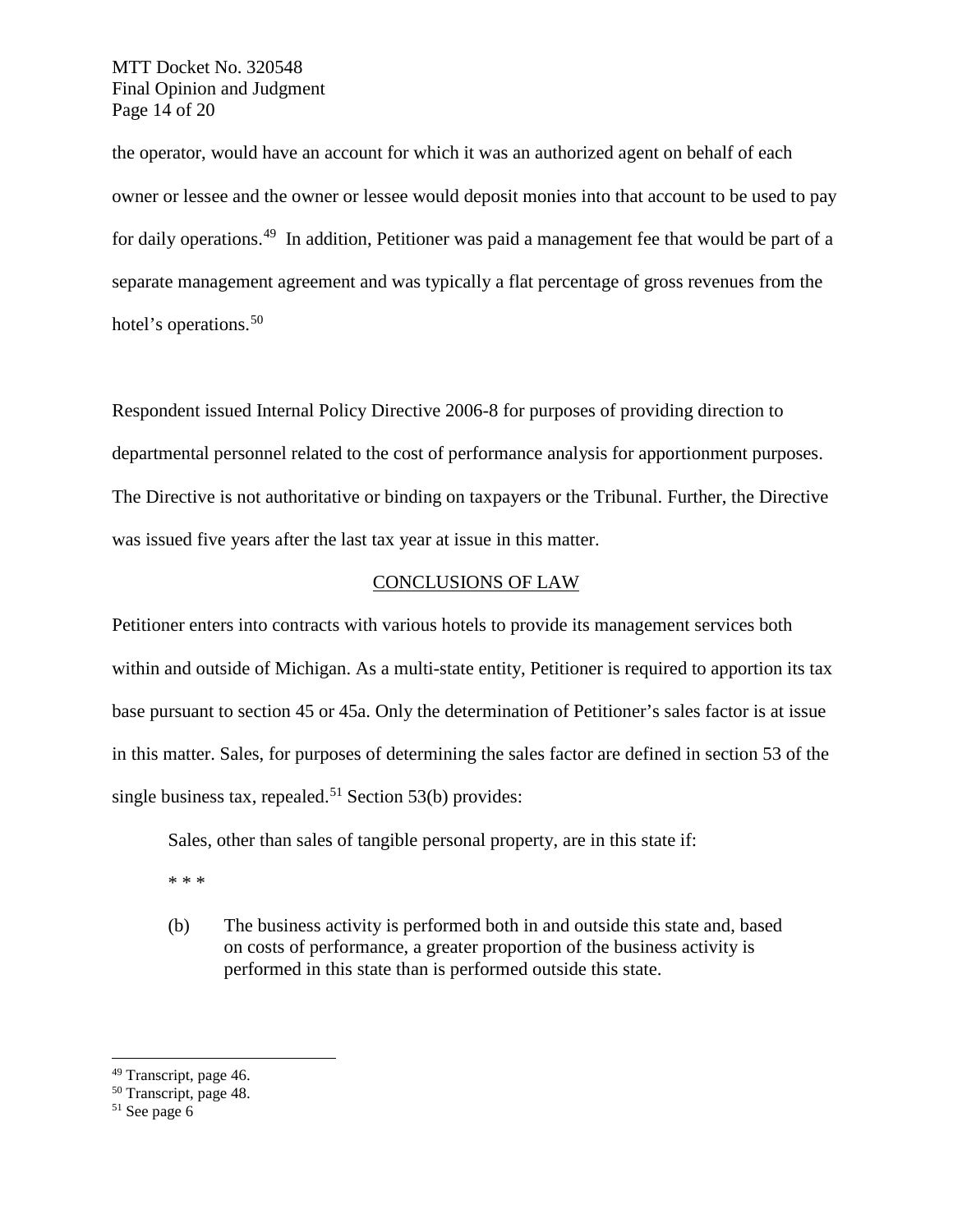The sourcing of the sale of services and the application of the cost of performance test to the sales of management services under Section 53(b) is the issue in this matter.

In *ANR Pipeline Co v Dep't of Treasury,* 226 Mich App 190, 198-200; 699 NW2d 707 (2005),

the Michigan Court of Appeals held that "[t]he SBTA employs a value-added measure of

business activity, but its intended effect is to impose a tax on the privilege of conducting

business activity within Michigan and is not to impose a tax upon income." (citing *Trinova Corp*

*v Department of Treasury,* 433 Mich 141, 149; citing former section 31(4), which was later

amended and compiled as 31(3)). Thus, the initial inquiry is whether Petitioner's services

constitute business activities within Michigan and are therefore subject to tax.

Section  $7(1)(a)$  of the single business tax act, repealed, defines sale, in pertinent part, as follows:

(a) "Sale" or "sales" means the amounts received by the taxpayer as consideration from the following:

. . .

(ii) The performance of services, which constitute business activities other than those included in subparagraph (i), or from any combination of business activities described in this subparagraph and subparagraph  $(i)$ .<sup>[52](#page-14-0)</sup>

Section 3(2) of the single business tax act, repealed, defines business activity, in pertinent part, as:

A transfer of legal or equitable title to or rental of property, whether real, personal, or mixed, tangible or intangible, or the performance of services, or a combination thereof, made or engaged in, or caused to be made or engaged in, within this state, whether in intrastate, or foreign commerce, with the object of gain, benefit, or advantage, whether direct or indirect, to the taxpayer or to others . . . .

<span id="page-14-0"></span> $52$  For tax years that began before January 1, 2001, section 7(1)(b) provided, "Sale" or "sales" means gross receipts arising from a transaction or transaction in which gross receipts constitute consideration : . . . (b) for the performance of services, which constitute business activities other than those included in (a), or from any combination of (a) or (b)."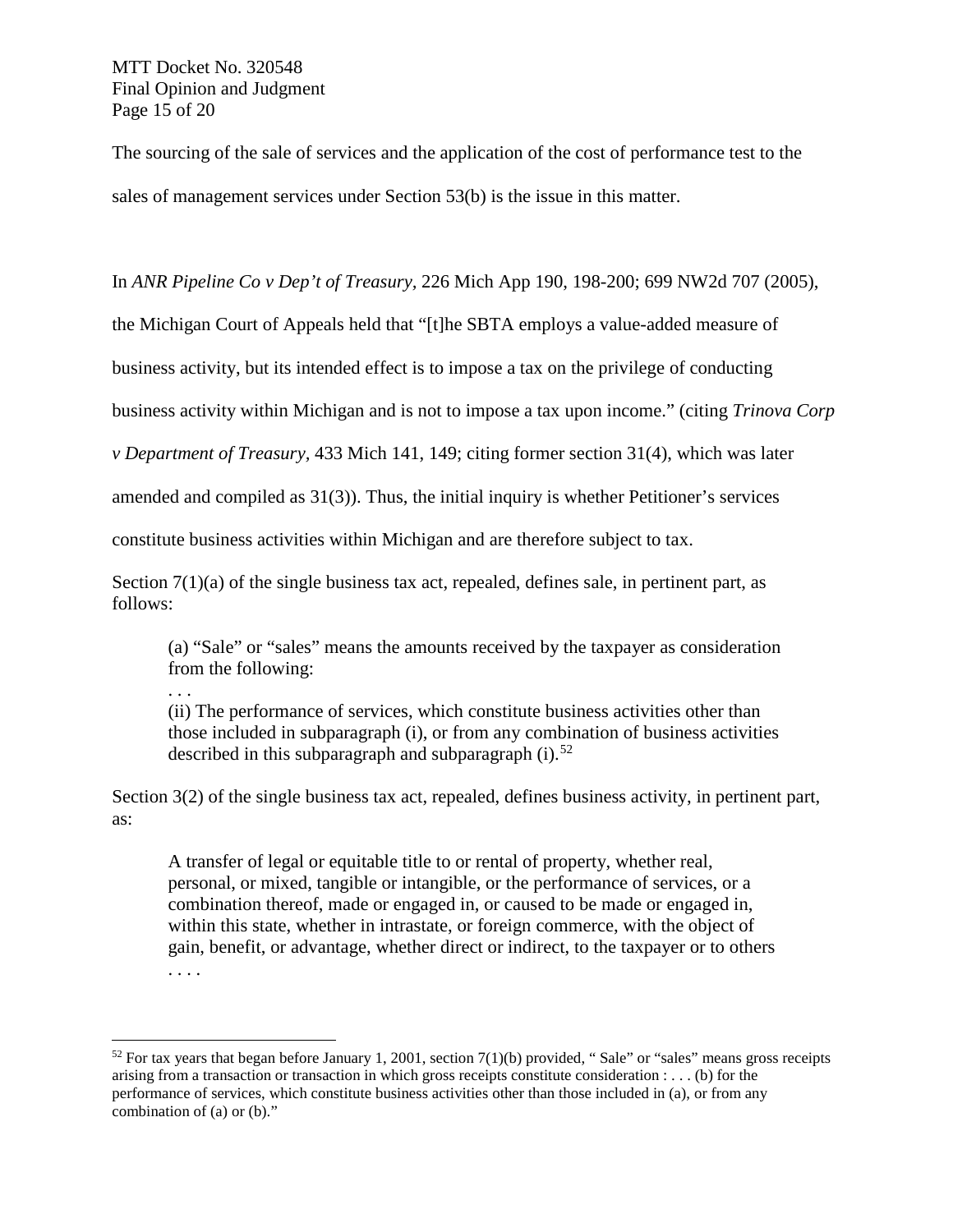MTT Docket No. 320548 Final Opinion and Judgment Page 16 of 20

The service and business activity that Petitioner offers its lessees is the management of their hotels. Based on the above definitions, the performance of these services are considered business activity and thus sales for purposes of the single business tax act. After establishing that the activity involved is sales, the Tribunal must decide how to determine costs of performance under section 53(b).

The single business tax act does not provide a definition of "costs of performance" as used in section 53(b) and there is no formal interpretation by Respondent in rule or Revenue Administrative Bulletin defining the term for the tax years at issue. While it is true that in 2006, Respondent issued Internal Policy Directive 2006-8, that document was issued subsequent to the tax years here at issue and, as an Internal Policy Directive, is not a "binding interpretation of a statute."<sup>[53](#page-15-0)</sup> Although Respondent asserts that this document "happens to embody a correct interpretation of the statute," and Petitioner agrees with that interpretation of direct costs, Petitioner and Respondent must support their positions independently of that document.

Petitioner contends that its direct costs are the wages it pays to those providing the services. Petitioner then argues that after applying a "costs of performance" analysis the next step is to look at the proportion of the performance of the business activity. Specifically, Petitioner asserts that when more than 50% of the costs of performance, as Petitioner determined those costs to be, are incurred within Michigan, all receipts should be sourced to Michigan. Alternatively, when 50% or less of the costs of performance are incurred outside Michigan, no receipts should be sourced to Michigan.

<span id="page-15-0"></span> <sup>53</sup> Respondent's brief, page 2.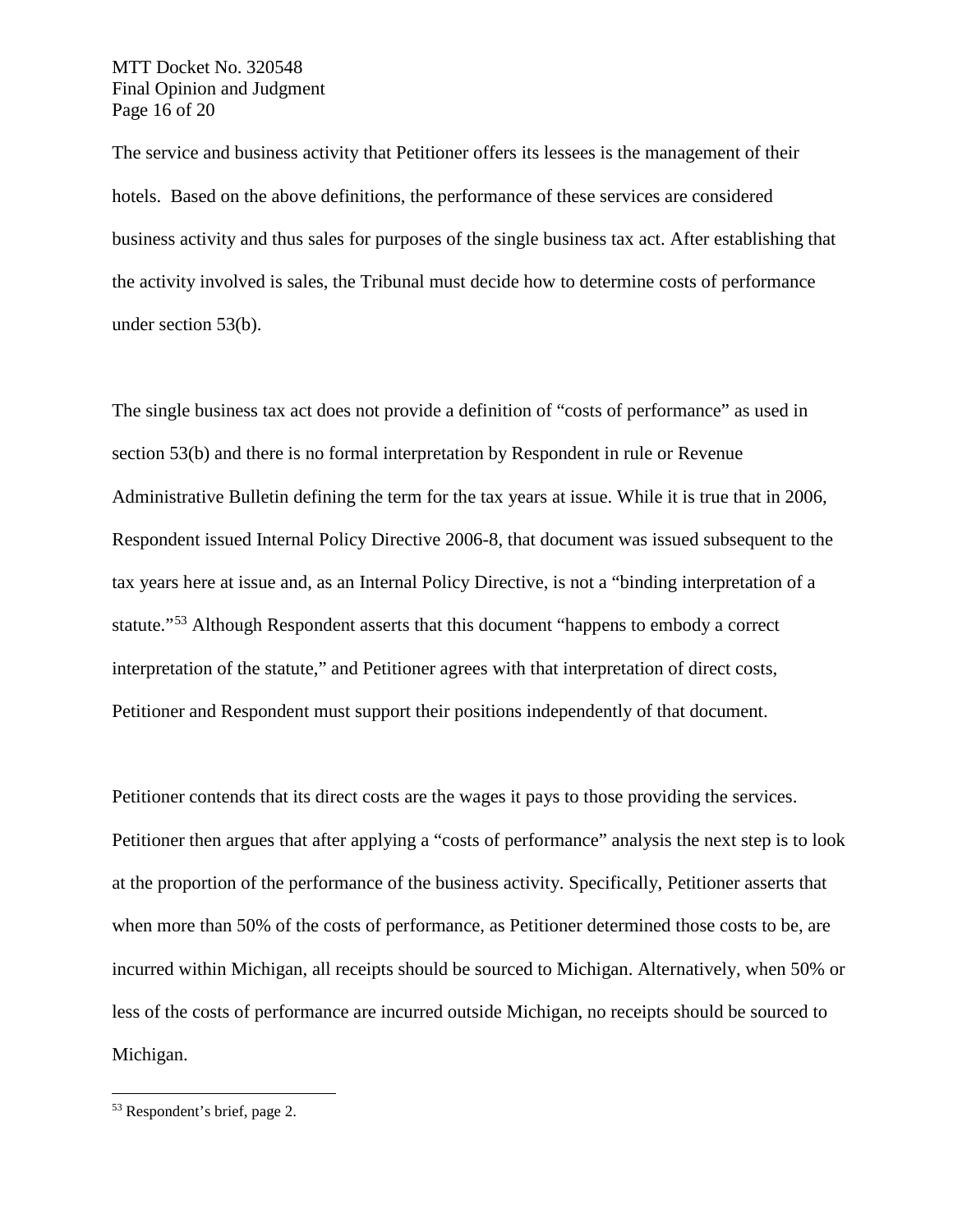The Court of Appeals recently addressed a similar issue in *Honigman Miller Schwartz and Cohn LLP v Department of Treasury,* unpublished opinion per curiam of the Court of Appeals issued July 31, 2009 (Docket No. 282768). In that case, the taxpayer was a law firm that provided services to clients in Michigan and in other states. The taxpayer's offices were all located within Michigan. The taxpayer's attorneys kept detailed reports on where the services were performed and amounts billed ("sales") related to those services. For single business tax purposes, the taxpayer included sales arising from services performed by an attorney while physically located outside Michigan in the sales factor denominator only. The taxpayer included sales arising from services performed within Michigan in the sales factor numerator and denominator. The court refers to time "billed in Michigan" and time "billed outside Michigan" and states that Petitioner allocated personal services that were performed outside Michigan to the state that the service was performed in. Petitioner in *Honigman* calculated that 3.5% to 3.99% of its sales occurred outside Michigan.

The court further held that each service, i.e. individual billing, must be considered separately for apportionment purposes. Each service billed by the lawyer was a "business activity" within the meaning of MCL 208.53 and the location of that activity, either in Michigan, or outside Michigan, determined whether the business activity was performed in this state, or performed both within and outside this state. Because the individual "sale" at issue in that case arose from a service that the taxpayer performed completely outside this state, the business activity was not performed "both in this state and outside this state" and the "cost of performance" rule under MCL 208.53(b) did not apply. It was irrelevant that the law firm was located in Michigan and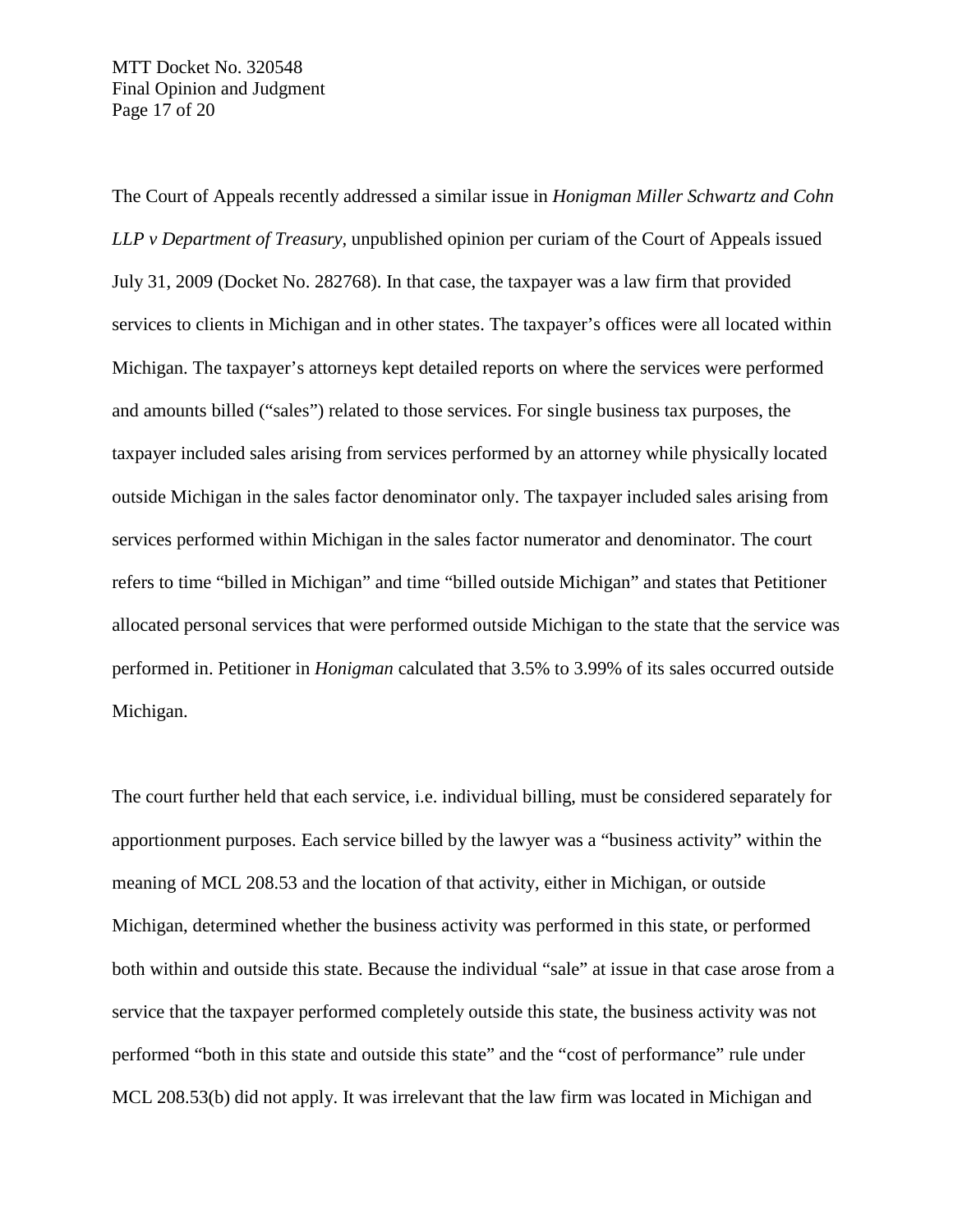MTT Docket No. 320548 Final Opinion and Judgment Page 18 of 20

conducted "business activity" in Michigan for the same client. The "business activity" as that term is used in MCL 208.53 applies to a specific service for which a fee is charged, rather than the overall business activity of the taxpayer or the totality of services performed for a client. The court in *Honigman* rejected the view that calls for an analysis of the overall business activity of a multistate taxpayer, or an analysis of the totality of services performed for a particular client under an ongoing attorney-client relationship.

In the instant case, Petitioner entered into formal contracts to provide management services for various entities. Petitioner asserts that it was the master contract that the sale was made, and not when the individual contracts were entered into. However, the facts and testimony support the finding that Petitioner earned compensation for performance of the individual contracts. That compensation was based on the individual hotel's profits and was a percentage of gross receipts independently determined and specified in each of the separate contracts. Although Petitioner negotiated the contracts in one large master transaction, the agreements between Petitioner and the Lessees was memorialized in individual contracts.

The Tribunal agrees with Respondent that Petitioner's hotel management services to each of the hotels at issue and the costs associated with operating each hotel are discrete as to each other. Thus the greater of the cost of performance to operate each hotel occurred in Michigan.<sup>[54](#page-17-0)</sup>

Further, there was no single stream of income. The separate contracts set up distinct spending accounts and outlined distinct compensation and rents. Petitioner's witness testified that although

<span id="page-17-0"></span> <sup>54</sup> Respondent's post hearing reply brief, page 6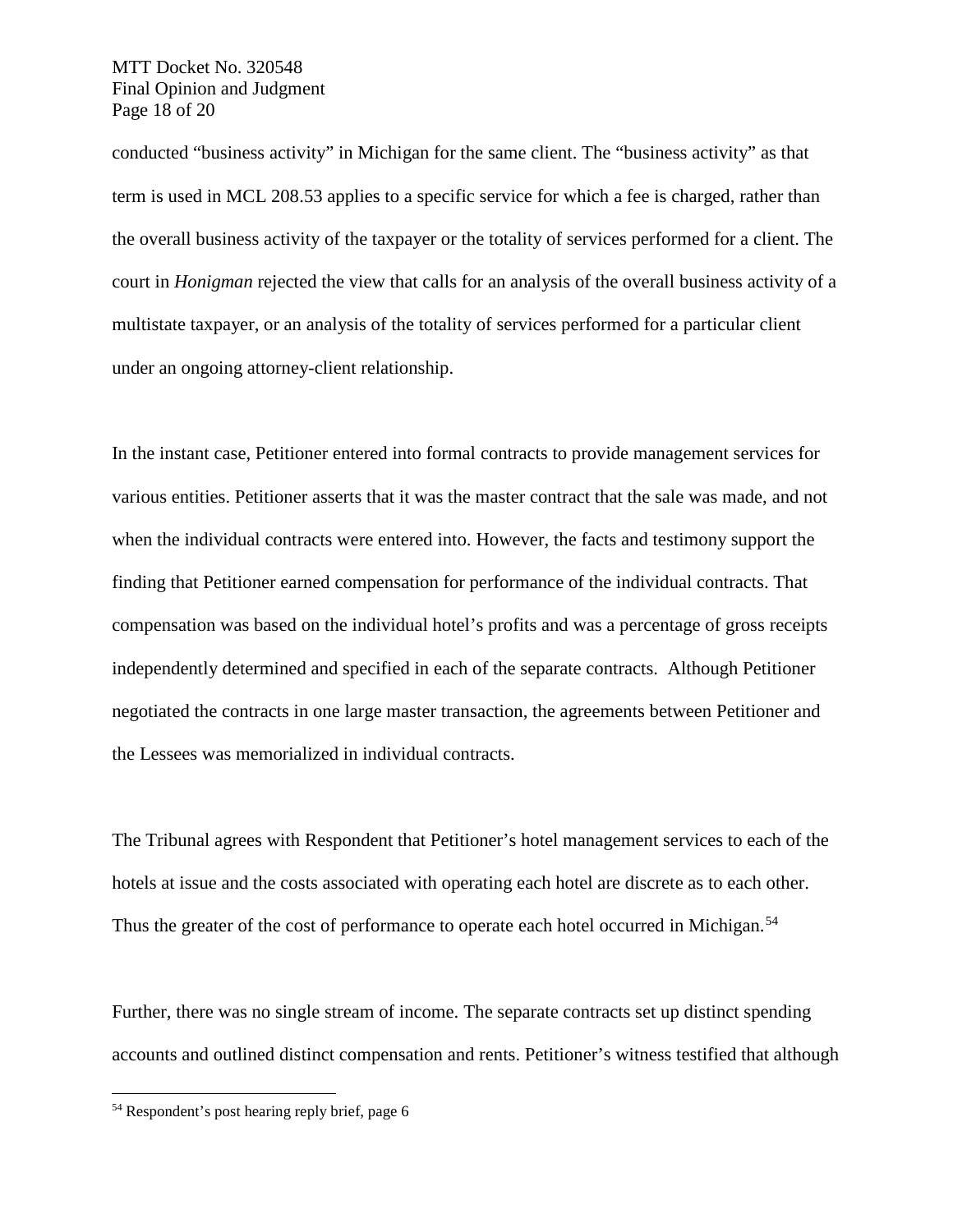MTT Docket No. 320548 Final Opinion and Judgment Page 19 of 20

the calculation or formula to determine reimbursement was a function not necessarily different for every hotel, the percentage of gross revenues on which Petitioner's compensation was based was dependent on each individual hotel and its earnings for the relevant period. This distinction supports the conclusion that each individual management agreement was separate, distinct, and should be independently examined to determine the location of the business activity for purposes of the cost of performance analysis of the management services. *Honigman* further supports the conclusion that it is necessary to examine each individual management agreement and examine each individual agreement's fee structure as consideration for each of the separate and distinct business activities.

Based on the analysis under section 53, the inquiry must next focus on whether the taxpayer's business activity was "in this state" or "both in and outside this state." The Tribunal concludes that the "sale" at issue here, i.e., the management service, was, based on the reasoning in *Honigman*, consideration for Petitioner's services performed in this state within the meaning of MCL 208.53(a). Petitioner's "business activity" is viewed as the totality of services performed under each contract. The hotels at issue were all located within Michigan, in Ann Arbor, Grand Rapids, and Detroit, and Petitioner performed its management services at the location of the Michigan hotels. As such, Petitioner's "business activity" was performed "in this state" under MCL 208.53(a). This conclusion, that Petitioner's business activity took place in Michigan, requires that the income from the services provided is attributable to Michigan and must be included in both the numerator and denominator of Petitioner's sales factor for the tax years at issue.